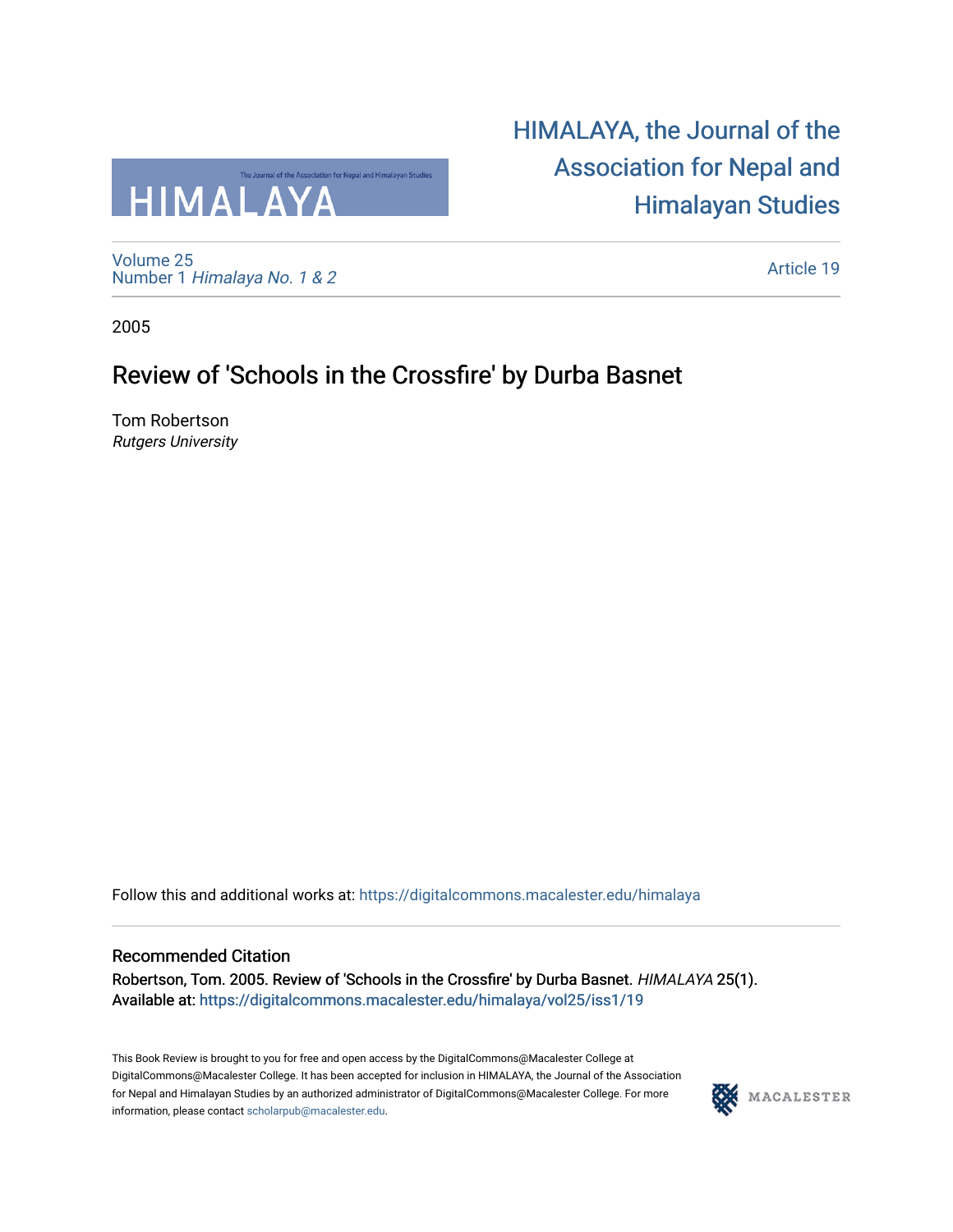### **BOOKS, REVIEWS, REJOINDERS:**

# FILM REVIEW **SCHOOLS IN THE CROSSFIRE**

DURBA BASNET

## REVIEWED BY ToM RoBERTSON

#### "WHAT WAS THE POINT OF KILLING OUR CHILDREN?"

l still remember the mix of disbelief and dread that came over me when l first saw Dhurba Basnet's 2001 documentary *The* Killing *Terraces.* At that time the on-again, off-again civil war between the Maoists and the Nepali government was just beginning to spread from hills of the Mid-West throughout the rest of the country. l had read, heard, and talked about the insurgency a great deal. l had even met Maoist cadre during a trip to the Mid-West. But I had never seen their gun-toting soldiers or the armed patrols of Nepali police searching for them. The interviews and the background narration of *The* Killing *Terrace* are both excellent. But at the time, it was the images of Nepalis-especially school-aged Nepalis-carrying guns that sent a shiver down my spine. l had seen violence before in Nepal, and knew of the country's mostly hidden history of violence and torture, but seeing these guns-and then hearing of the tragedies associated with them-simultaneously shocked and saddened me.

Basnet's most recent film is also full of images and stories that will make you shudder with horror. His 52-minute *Schools* in *the Crossfire* documents one of the most tragic aspects of the civil war: the violence that has become almost routine in Nepal's rural schools and that has made real education next to impossible. Through interviews in Khotang, Lamjung, Bajura, and Mugu districts with teachers, students, and family members of the dead, the film shines a much-needed spotlight on the tragic plight of the thousands of children and teachers at government schools caught between the Maoists and the government.

*Schools* in the *Crossfire* puts a human face on the

violence we read about in the papers. It really hit home for me. For three years in the mid-1990s, years in which the hopes of a new democracy began to give way to the disillusionment that has come to define Nepal, l worked with primary and secondary level teachers in Khotang, one of the districts described in the film. Because l gave trainings at different high schools and visited many of their feeder schools, I got to see dozens of school communities and meet scores of Nepali teachers, many of whom are now routinely pressured by one side or the other. Or both: one teacher-friend has been abducted by the Maoists and has been forced to report to the army several times a month. Many have paid tremendous costs: another friend of mine-a dedicated teacher whom l had visited in his school several times-was found tied to a tree, beaten and killed by Maoists.

By highlighting the disruption of schools, the film highlights one of the ways that the conflict will continue to hurt Nepal and Nepalis long after the fighting stops. In doing so, it points to what seems like another contradictory result of Maoist strategy: Although they rail against how the explosion of boarding schools during the last decade has created a two-tiered system of education in Nepal, their political and military campaigns have hurt the very people they claim to be working for-the rural poor. "They say they are working for the country but instead are making everyone cry," the wife of one Maoist victim comments. "What do they get by killing people?" Another family member of a victim put it even more directly, "What was the point of killing our children?"

The film only begins to answer these questions. Through interviews with Maoist cadre, we hear some of the ideology that blinds their actions. They downplay "short-term" costs, and instead emphasize the

### *Schools in the Crossfire*

#### Durba Basnet

2004, 52 min. Available through Himal Books' Clearinghouse for South Asian Non-Fiction Film.